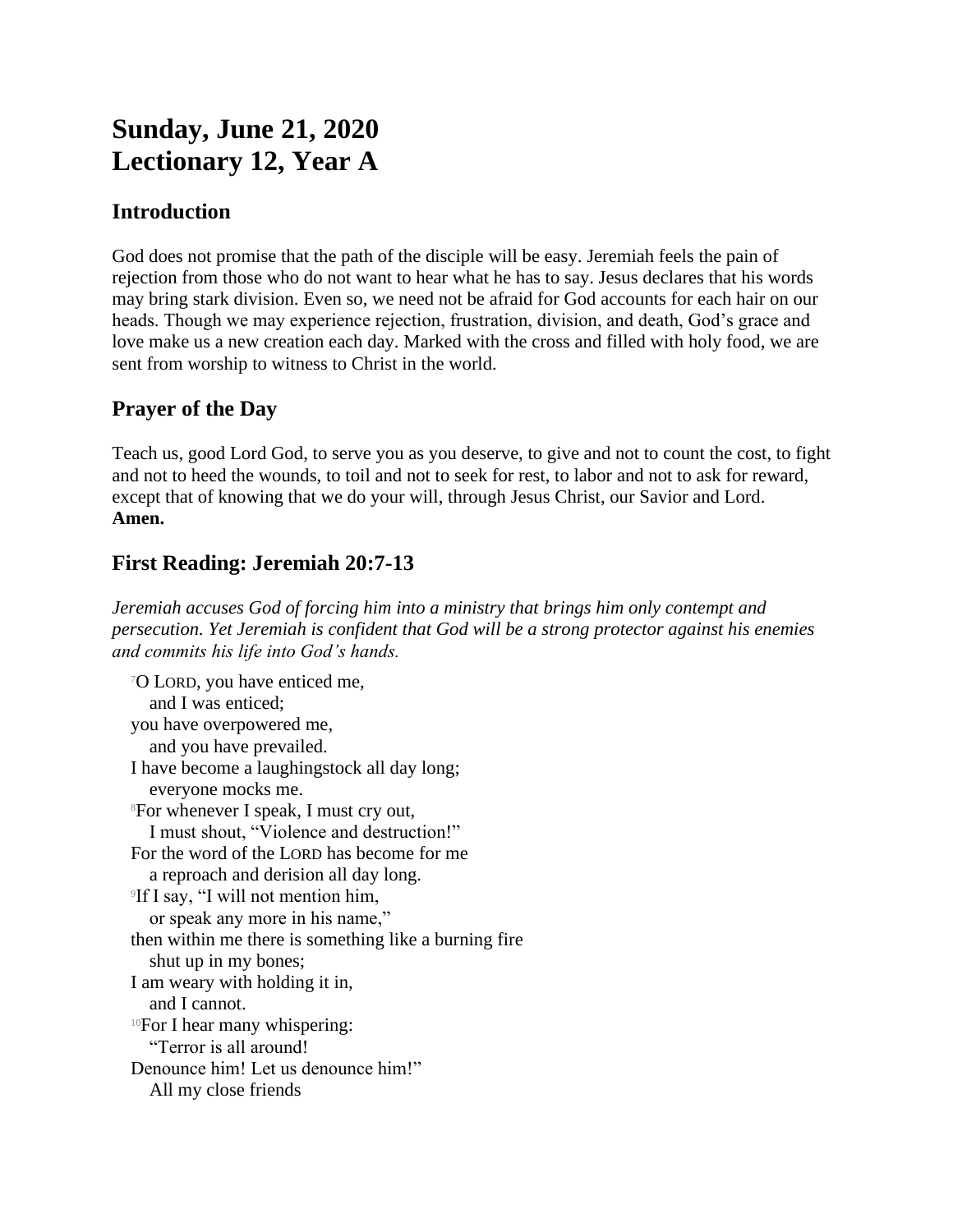are watching for me to stumble. "Perhaps he can be enticed, and we can prevail against him, and take our revenge on him."  $11$ But the LORD is with me like a dread warrior; therefore my persecutors will stumble, and they will not prevail. They will be greatly shamed, for they will not succeed. Their eternal dishonor will never be forgotten. <sup>12</sup>O LORD of hosts, you test the righteous, you see the heart and the mind; let me see your retribution upon them, for to you I have committed my cause.

<sup>13</sup>Sing to the LORD; praise the LORD! For he has delivered the life of the needy from the hands of evildoers.

### **Psalm: Psalm 69:7-10 [11-15] 16-18**

*Answer me, O LORD, for your love is kind. (Ps. 69:16)* <sup>7</sup>Surely, for your sake I have suf- | fered reproach, and shame has cov- | ered my face. <sup>8</sup>**I have become a stranger to | my own kindred, an alien to my | mother's children.** <sup>9</sup>Zeal for your house has eat- | en me up; the scorn of those who scorn you has fall- | en upon me. <sup>10</sup>**I humbled my- | self with fasting, but that was turned to | my reproach. R**  $\left[ \begin{array}{c} \n\frac{11}{11} & \text{put on } | \text{ sackcloth also,} \n\end{array} \right]$ and became a by- | word among them. <sup>12</sup>**Those who sit at the gate mur- | mur against me, and the drunkards make | songs about me.**  $13$ But as for me, this is my prayer to you, at the time you have  $|$  set, O LORD: "In your great mercy, O God, answer me with your un- | failing help. <sup>14</sup>**Save me from the mire; do not | let me sink; let me be rescued from those who hate me and out of | the deep waters. R** <sup>15</sup>Let not the torrent of waters wash over me, neither let the deep swal-  $\vert$  low me up; do not let the pit shut its | mouth upon me. ] 16**Answer me, O LORD, for your | love is kind; in your great compassion, | turn to me.** <sup>17</sup>Hide not your face | from your servant; be swift and answer me, for I am | in distress.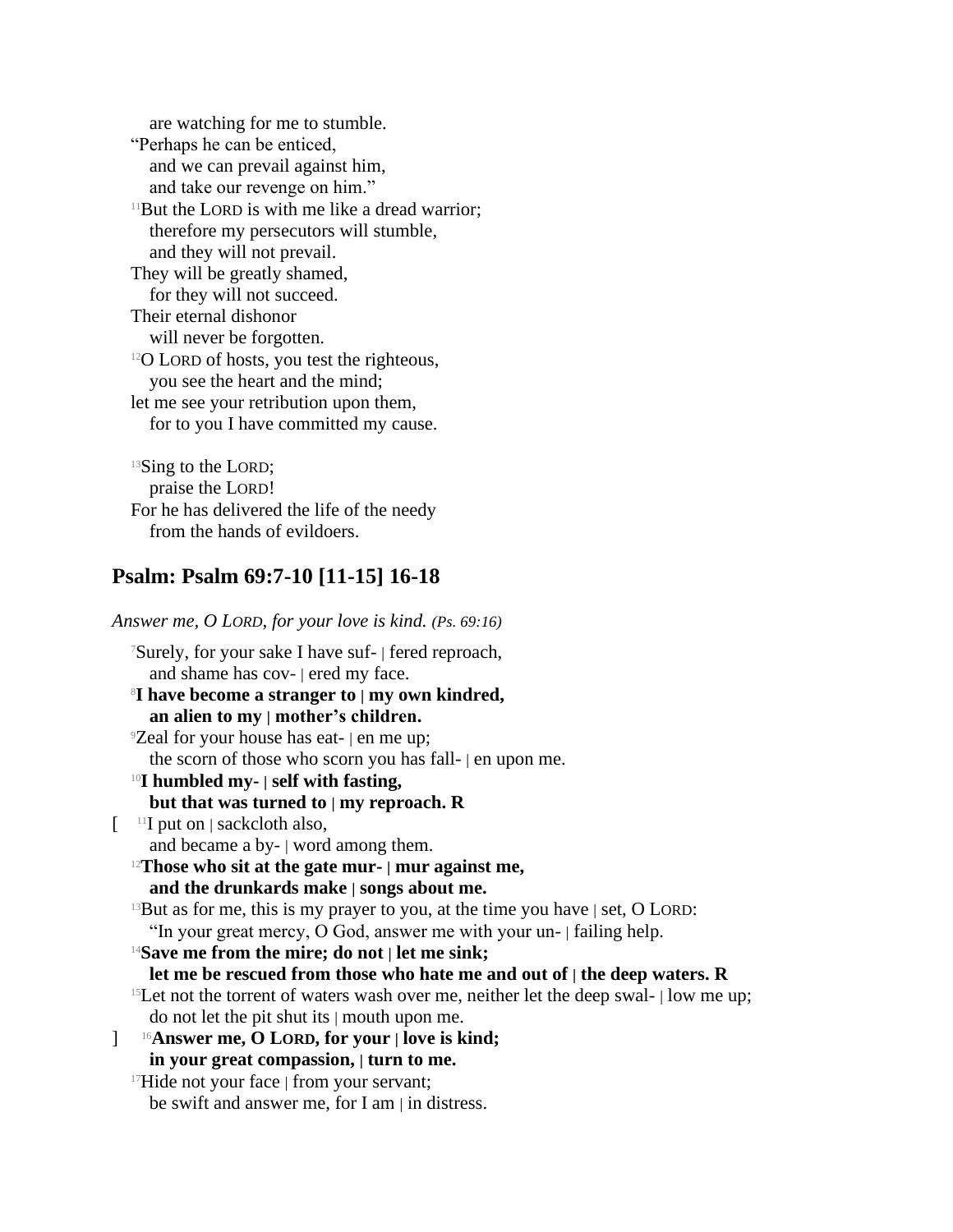#### <sup>18</sup>**Draw near to me | and redeem me; because of my enemies de- | liver me. R**

#### **Second Reading: Romans 6:1b-11**

*In baptism we were incorporated into the reality of Christ's death and resurrection. We have been made new in Christ through his death and resurrection to live freed from sin.*

<sup>1b</sup>Should we continue in sin in order that grace may abound? <sup>2</sup>By no means! How can we who died to sin go on living in it? 3Do you not know that all of us who have been baptized into Christ Jesus were baptized into his death? 4Therefore we have been buried with him by baptism into death, so that, just as Christ was raised from the dead by the glory of the Father, so we too might walk in newness of life.

 $5$ For if we have been united with him in a death like his, we will certainly be united with him in a resurrection like his. We know that our old self was crucified with him so that the body of sin might be destroyed, and we might no longer be enslaved to sin. 7For whoever has died is freed from sin. 8But if we have died with Christ, we believe that we will also live with him. 9We know that Christ, being raised from the dead, will never die again; death no longer has dominion over him. 10The death he died, he died to sin, once for all; but the life he lives, he lives to God. <sup>11</sup>So you also must consider yourselves dead to sin and alive to God in Christ Jesus.

#### **Gospel: Matthew 10:24-39**

*Jesus warns his disciples that their ministry in his name will meet with opposition. However, he assures them that they need not fear for the truth will come to light. Life is found in Christ.*

[Jesus said to the twelve:]  $244$ <sup>24</sup> A disciple is not above the teacher, nor a slave above the master;  $25$ it is enough for the disciple to be like the teacher, and the slave like the master. If they have called the master of the house Beelzebul, how much more will they malign those of his household!

<sup>26"</sup>So have no fear of them; for nothing is covered up that will not be uncovered, and nothing secret that will not become known. <sup>27</sup>What I say to you in the dark, tell in the light; and what you hear whispered, proclaim from the housetops. <sup>28</sup>Do not fear those who kill the body but cannot kill the soul; rather fear him who can destroy both soul and body in hell. <sup>29</sup>Are not two sparrows sold for a penny? Yet not one of them will fall to the ground apart from your Father. 30And even the hairs of your head are all counted. 31So do not be afraid; you are of more value than many sparrows.

<sup>32</sup> Everyone therefore who acknowledges me before others, I also will acknowledge before my Father in heaven; 33but whoever denies me before others, I also will deny before my Father in heaven.

34"Do not think that I have come to bring peace to the earth; I have not come to bring peace, but a sword.

<sup>35</sup>For I have come to set a man against his father,

and a daughter against her mother,

and a daughter-in-law against her mother-in-law;

<sup>36</sup>and one's foes will be members of one's own household.

<sup>37</sup>Whoever loves father or mother more than me is not worthy of me; and whoever loves son or daughter more than me is not worthy of me; <sup>38</sup>and whoever does not take up the cross and follow